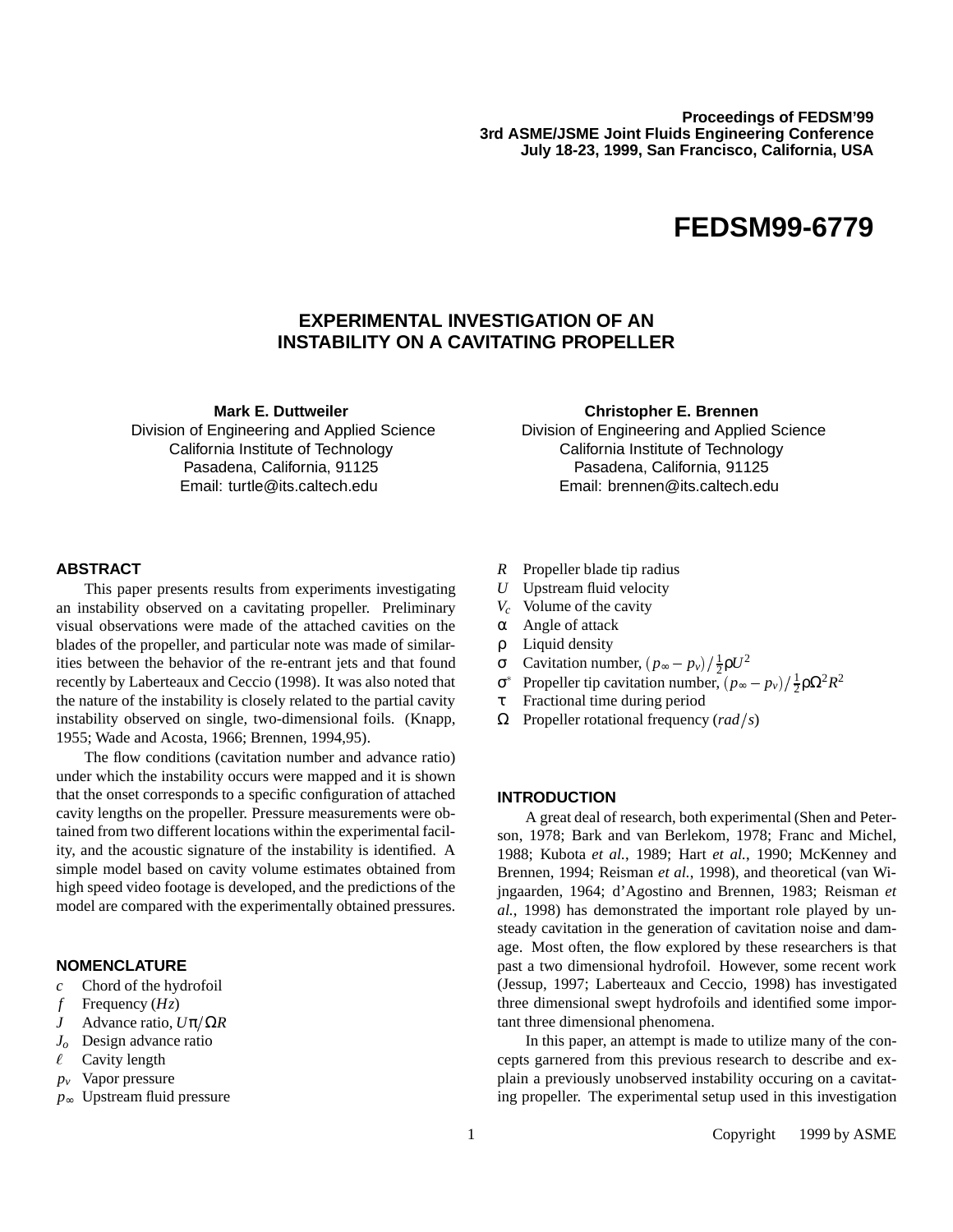

Figure 1. Schematic of the propeller installation and pressure transducer locations in the water tunnel.



Figure 2. Sketch of the orientation and evolution of the re-entrant jet for the flow over a three dimensonal swept foil. Based on photographs in Laberteaux and Ceccio (1998).

consisted of a U.S. Navy model propeller, number 5236, with six blades, a diameter of about 19 *cm*, and a design advance ratio  $J<sub>o</sub> = 1.15$ . The results presented in this paper were all obtained at rotating speeds between 1800 and 1850 *rpm*. As shown in Fig. 1, the propeller was attached to a supporting strut and drive mechanism developed by McKenney (1994), and installed in the Low Turbulence Water Tunnel at Caltech. Pressure transducers were mounted in both the floor and ceiling of the tunnel test section. The floor-mounted transducer was placed nearly directly underneath the propeller, while the ceiling-mounted transducer was placed approximately 40 *cm* upstream. (See Fig. 1.)

The propeller and supporting strut assembly can be rotated about their base, allowing the propeller to be mounted either upstream or downstream of the supporting strut. For reasons not understood, the instability was only observed when the propeller was located downstream and therefore in the wake of the supporting strut. When the instability did occur, it was characterized by a periodic oscillation in the extent of cavitation both on the propeller blades and in the tip vortices shed from the propeller blade tips. Furthermore, it occurred evenly and synchronously on all blades and at all rotational locations. The oscillation frequency was typically around 10 *Hz*, and did not show any significant variation with changes in propeller speed, cavitation number, or advance ratio.

# **CAVITATION STRUCTURE ON THREE-DIMENSIONAL FOILS**

Preliminary visual observations of the cavitation occurring during the instability cycle showed similarities with recent work (Jessup, 1997; Laberteaux and Ceccio, 1998) investigating cavitation structures on three-dimensional, swept foils. A re-entrant jet was present for most of the instability cycle, and its behavior was observed to be strikingly similar to that reported by Laberteaux and Ceccio.

Figure 2 shows a diagram summarizing the cavitation and reentrant jet structure noted by Laberteaux and Ceccio (1998). A fully developed cavity attached to the leading edge is encroached upon by a re-entrant jet emanating from the cavity closure region. As shown in the figure, the cavity closure line is not normal to the direction of incoming flow as would be the case with a two dimensional foil, but rather is swept as a result of the leading edge sweep. de Lange *et al.* (1994) note that the re-entrant jet is not directed upstream but instead at a "reflected angle" from the line of cavity closure. Downstream and outboard of the point where the re-entrant jet impinges upon the leading edge of the foil, very unsteady cavity closure is observed, in contrast to the clean and steady closure observed inboard of this point of impingement.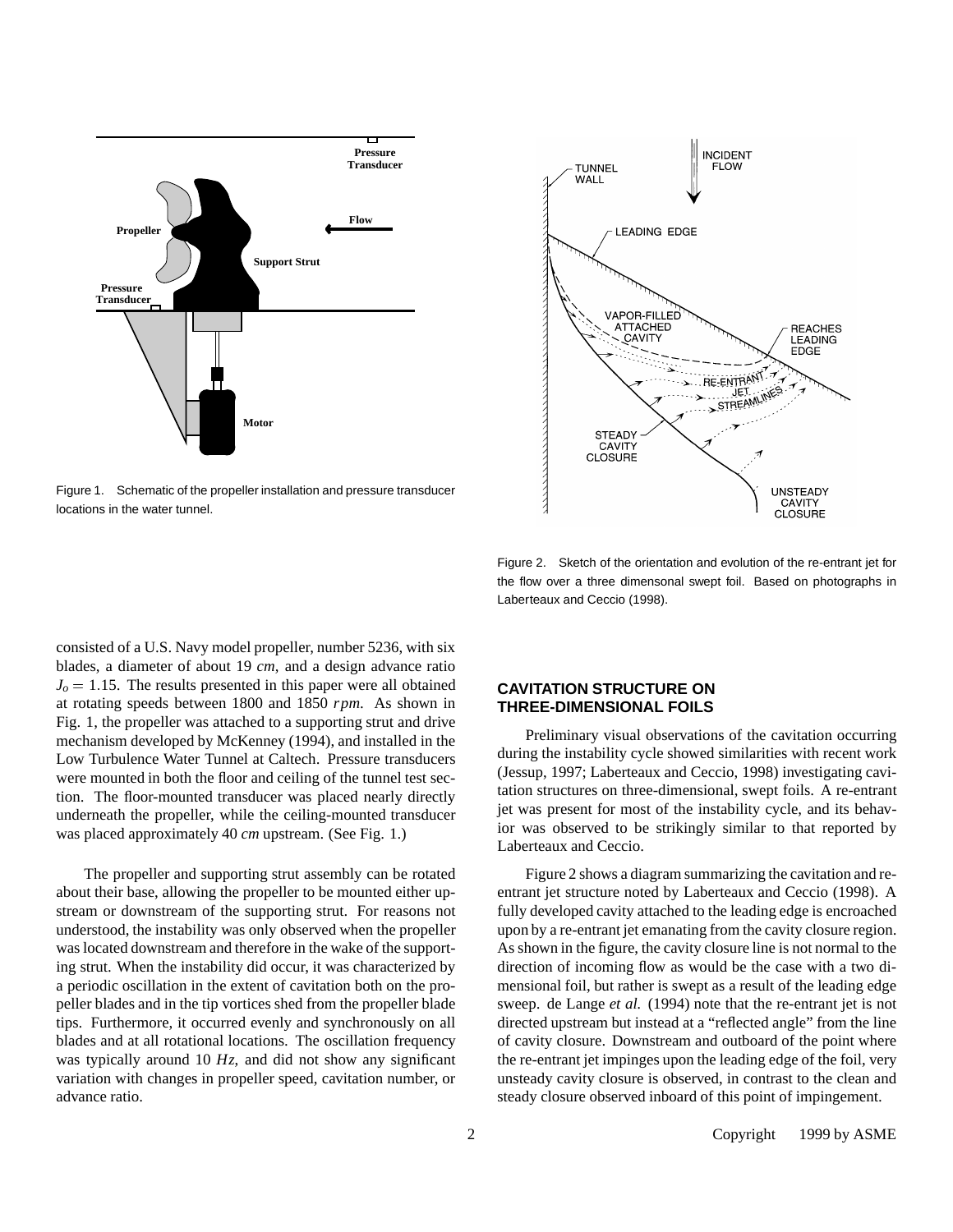

Figure 3. Sequence of frames taken from high speed video footage, showing selected events in the instability cycle. The number, τ, indicates the fraction of the instability cycle elapsed.

#### **VISUAL OBSERVATIONS**

Figure 3 shows selected frames from a high speed video of the instability on the cavitating propeller. The number in the lower left corner of each frame corresponds to the fraction, τ, of the instability cycle elapsed. Here, the origin of  $\tau$  is chosen arbitrarily, and coincides with the minimal cavitation extent. This condition, shown in the first frame, is characterized by a relatively small region of frothy cavitation concentrated near the leading edge. The frothy nature of the cavitation is due to the fact that the re-entrant jet has filled the cavity over the entire span of the propeller blade.

Further into the cycle, at  $\tau = 0.25$ , the cavity has grown substantially. As it lengthens, the re-entrant jet is swept downstream; its position at  $\tau = 0.25$  is indicated by the white arrow. The spanwise location at which the re-entrant jet reaches the leading edge of the propeller blade is easily seen, and, as was observed by Laberteaux and Ceccio (1998), the closure downstream and outboard (in this case above and to the left) of this location is very unsteady.

At approximately  $\tau = 0.70$ , the cavity reaches its maximum extent. At this stage, supercavitation is present near the tip of the propeller blades. As this cavitation is wrapped into the tip vortices it leads to a readily observed increase in the visibility of the vortices far downstream of the propeller. The attached cavities at this point in the cycle are essentially free of any signs of a reentrant jet, presumably because the jet fluid has been entrained in the cavity closure region. By  $\tau = 0.92$  the cavitation has begun to decrease in extent, receding towards the leading edge of the propeller blades as the re-entrant jet, once again indicated by the white arrow, rushes forward. Finally, the cavitation returns to the minimal configuration shown at  $\tau = 0.00$ .

#### **PARTIAL CAVITY INSTABILITY**

The preceding description of the instability cycle demonstrates that it is very similar to the partial cavity instability on single, two-dimensional hydrofoils (Wade and Acosta, 1966; Franc and Michel, 1988; Le *et al.*, 1993). Wade and Acosta observed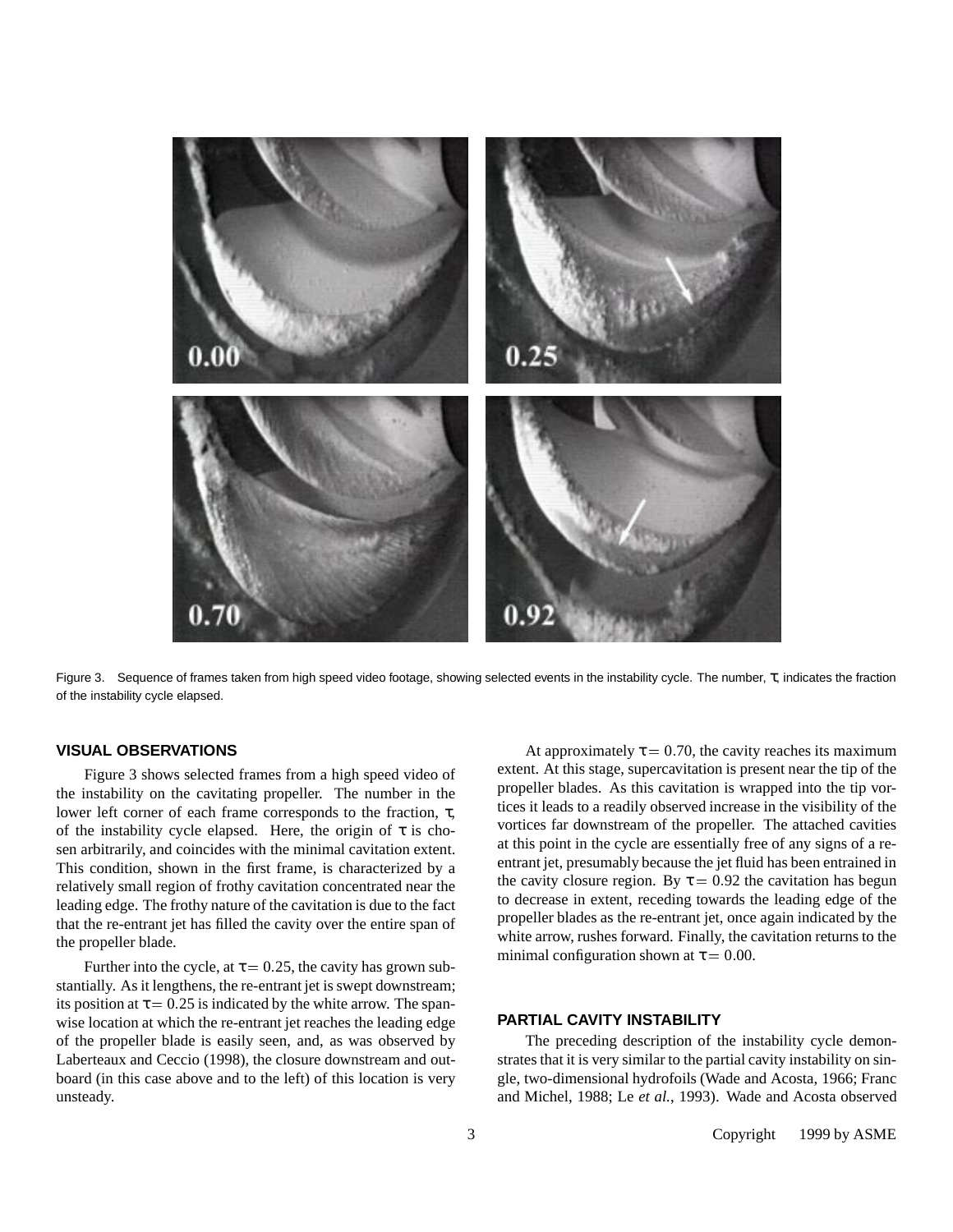

Figure 4. Unstable ( $\circ$ ), marginally unstable ( $\otimes$ ), and stable ( $\times$ ) operating conditions in  $(J, \sigma^*)$  space for the 5236 propeller operating at 1850 *rpm*.

that an attached partial cavity on a two-dimensional hydrofoil becomes very unstable when the cavity length is close to the foil chord. Then the cavity length fluctuates violently, between about  $\ell/c = 0.5$  and  $\ell/c = 1.5$ . The frequency of this oscillation was quite low, with reduced frequencies based on chord length and incoming flow rate ranging from  $fc/U = 0.07$  to  $fc/U = 0.14$ .

The propeller instability cycle is very simliar in that the cavity length is oscillating between two very different but consistent values. Furthermore, the frequency of this oscillation is similarly quite low. In fact, the reduced frequency, based on incident velocity at the propeller tip and maximum chord length, is about 0.04, only slightly below the range reported by Wade and Acosta. Finally, the cavity lengths at which the oscillation occurs are comparable to the chord length of the propeller blade.

# **INSTABILITY ONSET**

Figure 4 summarizes the results of experiments investigating the onset of the instability in  $(J, \sigma^*)$  space. The solid line dividing the stable and unstable regions corresponds to the onset of the instability. The unstable operating conditions are concentrated at advance ratios, *J*, below the design advance ratio of  $J_0 = 1.15$ , and at lower cavitation numbers. Because cavitation numbers below  $\sigma^* = 0.14$  could not be obtained in the experimental facility, it could not be determined whether or not the instability occurs at the design advance ratio.

Some insight regarding the onset of the instability can be gained by considering following argument. Studies of twodimensional foils (for example Tulin, 1953, and Brennen 1995)



Figure 5. Comparison of the experimentally determined instability onset and that predicted by a cavity length stability criteria.

have shown that the non-dimensional cavity length  $(\ell/c)$  is essentially a function of the ratio  $(\alpha/\sigma)$  of the angle of attack of the hydrofoil to the cavitation number. Based on purely geometric arguments, the angle of attack in the vicinity of a propeller blade tip is approximately proportional to the difference,  $(J_0 - J)$ , between the design advance ratio and the operating advance ratio. Thus a particular configuration of cavity lengths on the propeller should correspond to a particular value of  $(J_o - J)/\sigma^*$ .

Several lines of fixed  $(J_o - J)/\sigma^*$  are plotted in Fig. 5. Clearly the instability boundary (repeated here from Fig. 4) corresponds quite closely to the particular value of  $(J_0 - J)/\sigma^* =$ 2:05. Thus the instability boundary corresponds to a particular configuration of cavity lengths on the propeller blade. This reaffirms the connection with the partial cavity instability observed on two-dimensional foils, where stability was also related to the length of the cavity.

## **RADIATED PRESSURE**

#### **Experimental Measurements**

To further quantify the instability, pressure measurements were taken using the two pressure transducers indicated in Fig. 1. A typical signal obtained from the floor-mounted transducer is shown in Fig. 6. The signal is clearly periodic, with a frequency corresponding to the frequency of cavitation variation observed visually. The magnitude of the pressure oscillations produced by the instability was as high as  $15 - 20$  *kPa*, at least one order of magnitude higher than the noise radiated under stable conditions. These pressure oscillations were strong enough to be read-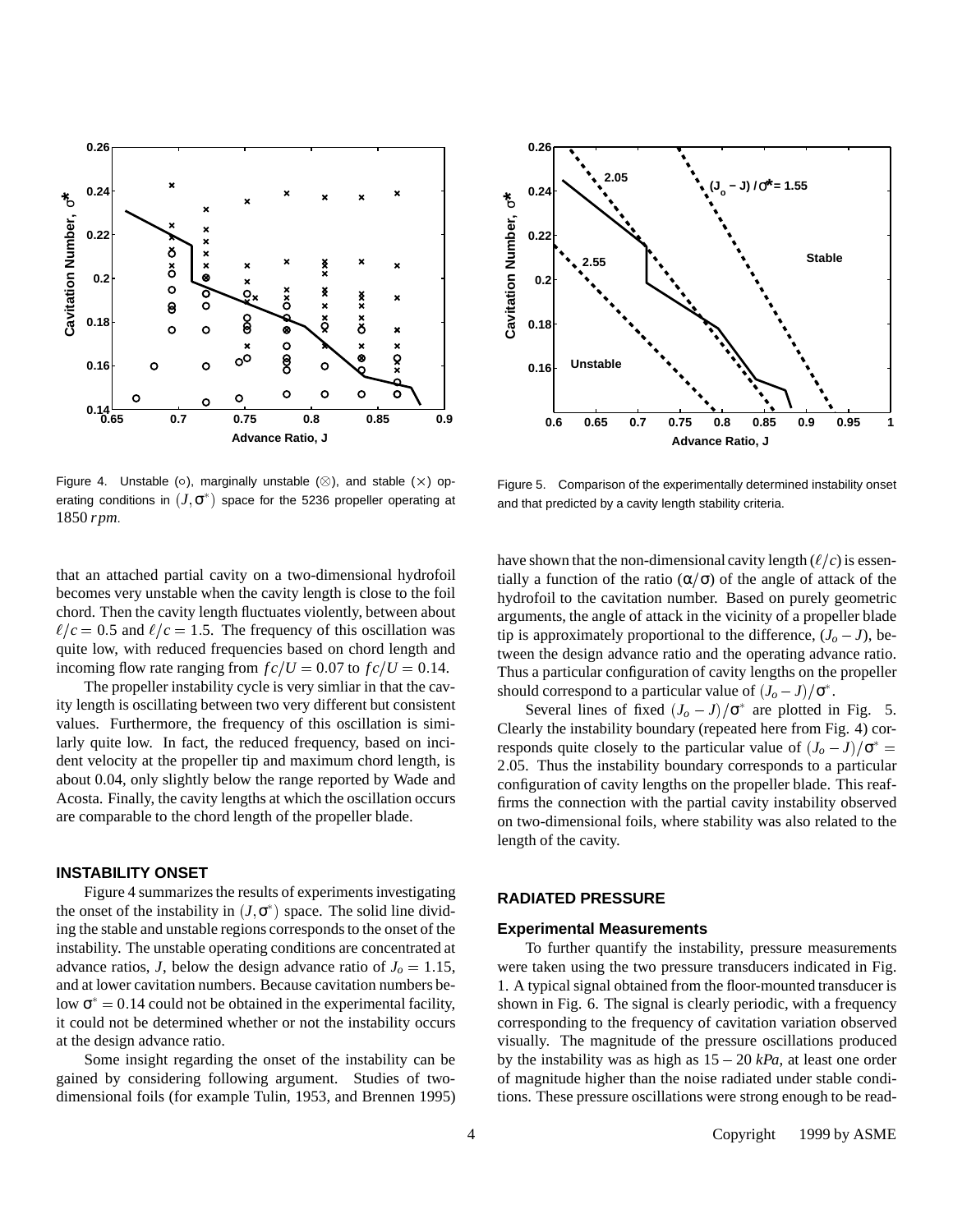

Figure 6. Typical signal obtained from the floor-mounted pressure transducer. The signal has been low pass filtered at 2 *kHz*.



Figure 7. Average power spectral density of several typical signals obtained from the floor-mounted pressure transducer. The signals have been low pass filtered at 2 *kHz*.

ily heard in the laboratory and to shake the test section violently.

Figure 7 shows the average power spectral density of several typical floor-mounted transducer signals. Clearly visible is the fundamental frequency of the instability (about 10 *Hz*). This dominates the radiated noise by a margin of approximately 15 *dB*. Many harmonics can also be seen. Also visible is the blade passage frequency, in this case 180 *Hz*, corresponding to a six bladed propeller rotating at 1800 *rpm*. Finally, to either side of the blade passage frequency, the beat between the blade passage frequency and the fundamental instability frequency can also be discerned.

Pressure measurements from the ceiling-mounted transducer are shown in Fig. 8, and are compared with a signal from the floor-mounted transducer. The two signals exhibit the



Figure 8. Comparison of signals obtained from the floor (—) and ceiling (---) mounted transducers. The signals have been low pass filtered at 2 *kHz*.



Figure 9. Comparison of floor-mounted transducer signal (—) and the radiated pressure predicted by the second derivative of the cavity volume  $(--1)$ .

same period and phase. Despite the fact that the ceiling-mounted transducer was 40 *cm* upstream of the propeller while the floormounted transducer was at almost the same axial location as the propeller, the amplitudes of the two signals are very similar. This indicates that the pressure pulses radiated from the instability did not attenuate significantly over this distance.

#### **Modeling the Pressure**

A simple model was developed to assess these radiated pressures. Simultaneous high speed video footage and pressure measurements from the floor-mounted transducer were obtained and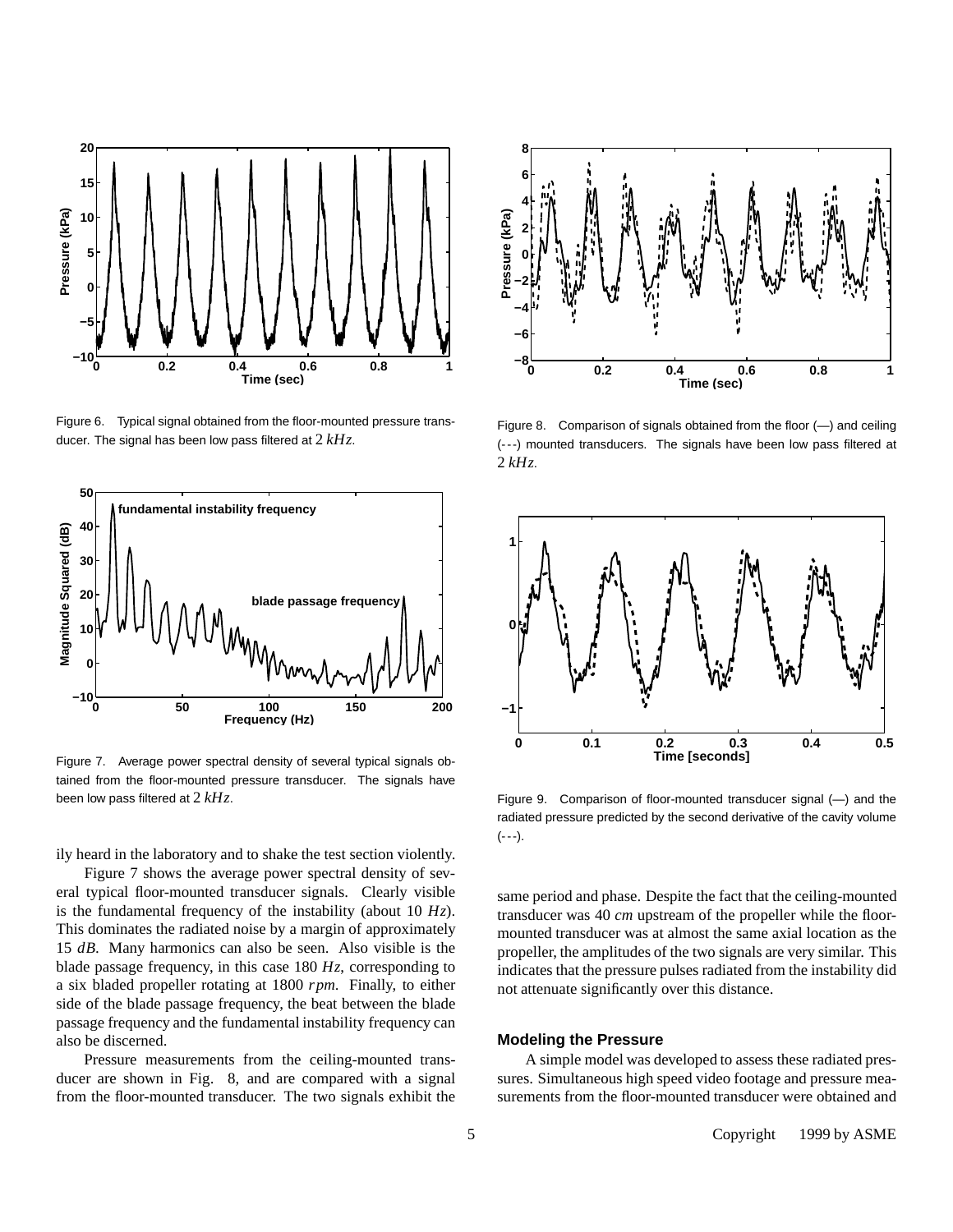correlated using a timing pulse. The cavity lengths on the propeller blades were then measured in the frames of the video footage. By assuming the cavity shape to be similar throughout the instability cycle, the cavity length measurements were converted to volume estimates. The resulting cavity volume was proportional to the square of the cavity length and the diameter of the propeller (Blake, 1986). Using a finite difference method, the second derivative  $\left(d^2V_c/dt^2\right)$  of this series of volume estimates was then computed. It is reasonable to believe, and it is supported by previous work (for example Huse, 1972, and Weitendorf, 1989), that the radiated pressure should in some way be related to this volumetric acceleration imposed upon the flow.

Figure 9 shows the comparison between the pressure measurements from the floor-mounted transducer and the second derivative calculation based on the cavity volume estimates. The correspondence between the two is good not only in terms of period and phase, but also shape, with the cavity volume calculation tracking some of the smaller features found in the troughs of the floor-mounted transducer signal. However, the vertical scales in Fig. 9 are arbitrary, and the magnitudes of these two signals have yet to be correlated.

## **CONCLUSIONS**

In conclusion, a severe periodic instability has been observed in experiments investigating the cavitating behavior of a model U.S. Navy propeller. The pressure oscillations generated by this instability were orders of magnitude larger than those occurring under stable operating conditions.

Visual observations of the cavitation during the instability cycle revealed similarities to previous work on three-dimensional hydrofoils. In particular, the presence of a re-entrant jet was noted, and its effect on cavity closure was similar to that seen by previous researchers. In addition, the nature of the cavity length oscillations observed during the instability were reminiscent of the partial cavity instability seen on two-dimensional hydrofoils. Indeed, the experimentally obtained onset of the instability corresponded closely to an onset predicted by a stability criteria based on cavity length.

Pressure measurements revealed that the instability noise is dominated by the visually observed low frequency of cavity oscillation. The pressure measurements were shown to correspond closely to the volumetric acceleration imposed upon the flow by the varying cavity volume on the propeller blades.

# **ACKNOWLEDGEMENTS**

The authors would like to acknowledge the Office of Naval Research and technical monitor Dr. Edwin Rood for their support of this work, under Contract N00014-97-1-0002. Also, we would like to thank Dr. Stuart Jessup and the David Taylor Model Basin for the loan of the model propeller used in the expeiriments. Finally, Dale Parkes and Steve Schell provided invaluable assistance in running the propeller experiments.

#### **REFERENCES**

Bark, G. and van Berlekom, W.B., 1978, "Experimental investigations of cavitation noise," *Proc. 12th ONR Symp. on Naval Hydrodynamics*, pp. 470–493.

Blake, W. K., 1986, "Propeller Cavitation Noise: The Problems of Scaling and Prediction," *ASME Proc. Int. Symp. on Cavitation and Multiphase Flow Noise*, FED-Vol. 45, pp. 89-100.

Brennen, C.E., 1994, "Hydrodynamics of pumps," Concepts ETI and Oxford Univ. Press.

Brennen, C.E., 1995, "Cavitation and bubble dynamics," Oxford Univ. Press.

d'Agostino, L. and Brennen, C.E., 1983, "On the acoustical dynamics of bubble clouds," *ASME Cavitation and Multiphase Flow Forum*, pp. 72-75.

de Lange, D.F., de Bruin, G.J. and van Wijngaarden, L., 1994, "On the mechanism of cloud cavitation - experiment and modeling," *Proc. 2nd Int. Symp. on Cavitation, Tokyo*, pp. 45–50.

Franc, J.P. and Michel, J.M., 1988, "Unsteady attached cavitation on an oscillating hydrofoil," *J. Fluid Mech.*, Vol. 193, pp. 171–189.

Hart, D.P., Brennen, C.E. and Acosta, A.J., 1990, "Observations of cavitation on a three dimensional oscillating hydrofoil," *ASME Cavitation and Multiphase Flow Forum*, FED-Vol. 98, pp. 49–52.

Huse, E., 1972, "Pressure fluctuations on the hull induced by cavitating propellers," Norwegian Ship Model Experiments Tank Publ., No. 111.

Jessup, S., 1997, Private communication on cavitation on the 4990 hydrofoil.

Knapp, R.T., 1955, "Recent investigation on the mechanics of cavitation and erosion damage," *Trans. ASME*, Vol. 77, pp. 1045–1054.

Kubota, A., Kato, H., Yamaguchi, H. and Maeda, M., 1989, "Unsteady structure measurement of cloud cavitation on a foil section using conditional sampling," *ASME J. Fluids Eng.*, Vol. 111, pp. 204–210.

Laberteaux, K. and Ceccio, S., 1998, "Partial attached cavitation on two- and three-dimensional hydrofoils," *Proc. 22nd ONR Symp. on Naval Hydrodynamics, Washington, DC*.

Le, Q., Franc, J.-P. and Michel, J.M., 1993, "Partial cavities: global behaviour and mean pressure distribution," *ASME J. Fluids Eng.*, Vol. 115, pp. 243–248.

McKenney, E.A., 1994, "Effects of yaw on propeller cavitation inception," *Proc. ASME Cavitation and Multiphase Flow*